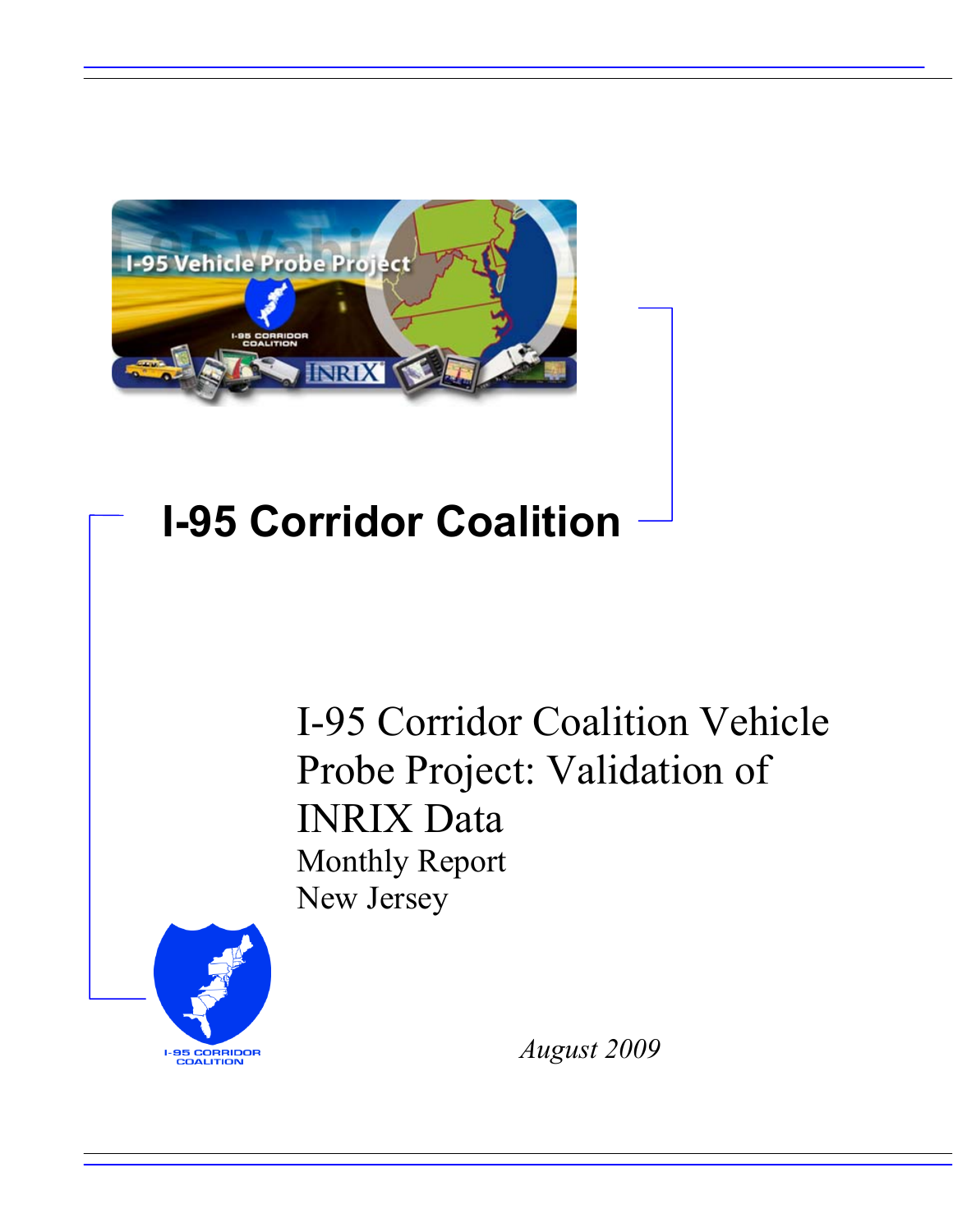# **I-95 CORRIDOR COALITION VEHICLE PROBE PROJECT: VALIDATION OF INRIX DATA AUGUST 2009**

# *Monthly Report*

*Prepared for:* 

I-95 Corridor Coalition

*Sponsored by:* 

I-95 Corridor Coalition

*Prepared by:* 

Ali Haghani, Masoud Hamedi, Kaveh Farokhi Sadabadi University of Maryland, College Park

*Acknowledgements:* 

The research team would like to express its gratitude for the assistance it received from the state highway officials in Delaware, Maryland, New Jersey, North Carolina, and Virginia during the course of this study. Their effort was instrumental during the data collection phase of the project. This report would not have been completed without their help.

*August 2009*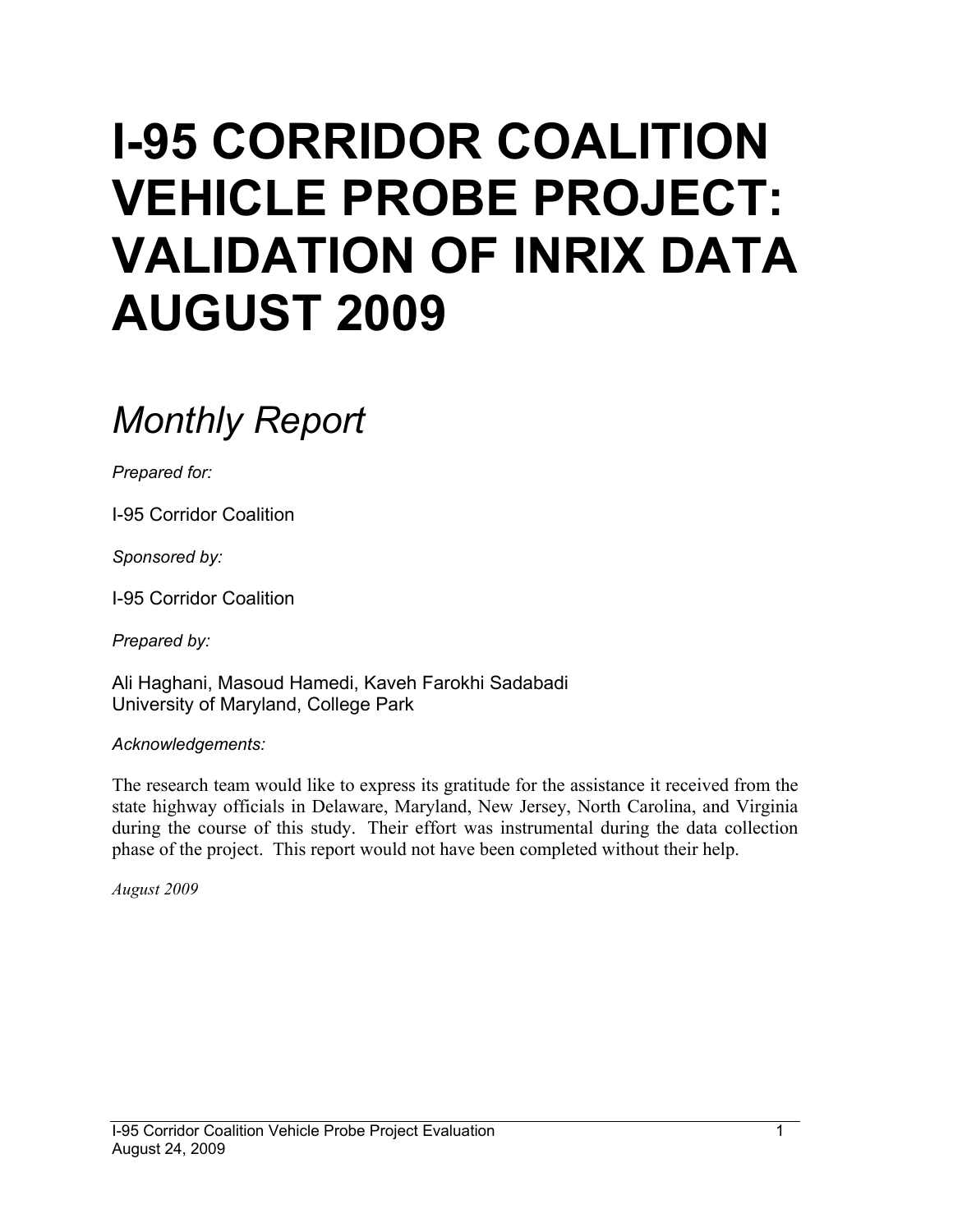## **Evaluation Results for the State of New Jersey**

### *Summary*

Travel time samples were collected along 63 miles of the southern section of the New Jersey Turnpike from Wednesday, June 3, 2009 to Tuesday, June 16, 2009 and compared with travel time and speed data reported by INRIX as part of the I-95 Vehicle Probe project. The validation data represents approximately 1870 hours of observations along ten freeway segments in southern New Jersey. These segments are relatively long in comparison to the typical segment length for the project as a whole. The segments in this analysis range in length from 3.7 to 12.9 miles. Only 5% of all segments in the project are as long as the shortest segment in this analysis (3.7 miles). The table below summarizes the results of the comparison between the validation data and the INRIX data for the same period. Both the absolute average speed error and the speed error bias as measured against the SEM band are within the acceptable limits for the  $45 - 60$  MPH bin and the  $> 60$  MPH bin. The data in the 0-30 MPH bin and 30 – 45 MPH bin were of minimal quantity as compared to validation in previous states. The data that was collected in these lower speed bins did not meet the data quality specifications. The data observed in these lower speed bins came from a small number of congestion events all of which were less than an hour in duration. As noted in the detailed results, "… while the total number of observations in the low speed bins across all TMC segments are reasonable …, the number of observations in low speed bins for many of the individual TMC segments are low." "In speed bins above 45 mph, the quality of INRIX data has been satisfactory." Although these results are of concern and are being studied further, they will not have a significant impact the overall quality metrics due to the small sample size.

*(Note: INRIX commented that sampled vehicle speeds along longer segments can result in greater variable in reported speeds, particularly during short duration congestion events where it is likely that only a portion of the long segment actually contains the slowdown. Processing speeds with a wide variance is a challenge and results from this test are being used to improve processing algorithms on longer segments.)*

| <b>NJ Turnpike Evaluation Summary</b> |                                        |                                  |                                                                 |                              |           |            |  |  |  |
|---------------------------------------|----------------------------------------|----------------------------------|-----------------------------------------------------------------|------------------------------|-----------|------------|--|--|--|
| <b>State</b>                          |                                        | <b>Absolute Speed Error</b><br>( |                                                                 | <b>Speed Error Bias</b><br>( | Number of | Hours of   |  |  |  |
|                                       |                                        |                                  | Comparison with Comparison with Comparison with Comparison with |                              | 5 Minute  | Data       |  |  |  |
|                                       | <b>SEM Band</b>                        | Mean                             | <b>SEM Band</b>                                                 | Mean                         | Samples   | Collection |  |  |  |
| 0-30 MPH                              | 20.10                                  | 21.00                            | 19.10                                                           | 19.70                        | 26        | 2.2        |  |  |  |
| 30-45 MPH                             | 16.20                                  | 17.80                            | 10.80                                                           | 11.80                        | 51        | 4.3        |  |  |  |
| 45-60 MPH                             | 3.90                                   | 7.10                             | 1.40                                                            | 3.50                         | 254       | 21.2       |  |  |  |
| $>60$ MPH                             | 2.80                                   | 5.20                             | $-2.70$                                                         | $-4.70$                      | 22084     | 1840.3     |  |  |  |
| All Speeds                            | 2.86<br>5.27                           |                                  | $-2.60$                                                         | $-4.54$                      | 22415     | 1867.9     |  |  |  |
|                                       | Based upon data collected in June 2009 |                                  |                                                                 |                              |           |            |  |  |  |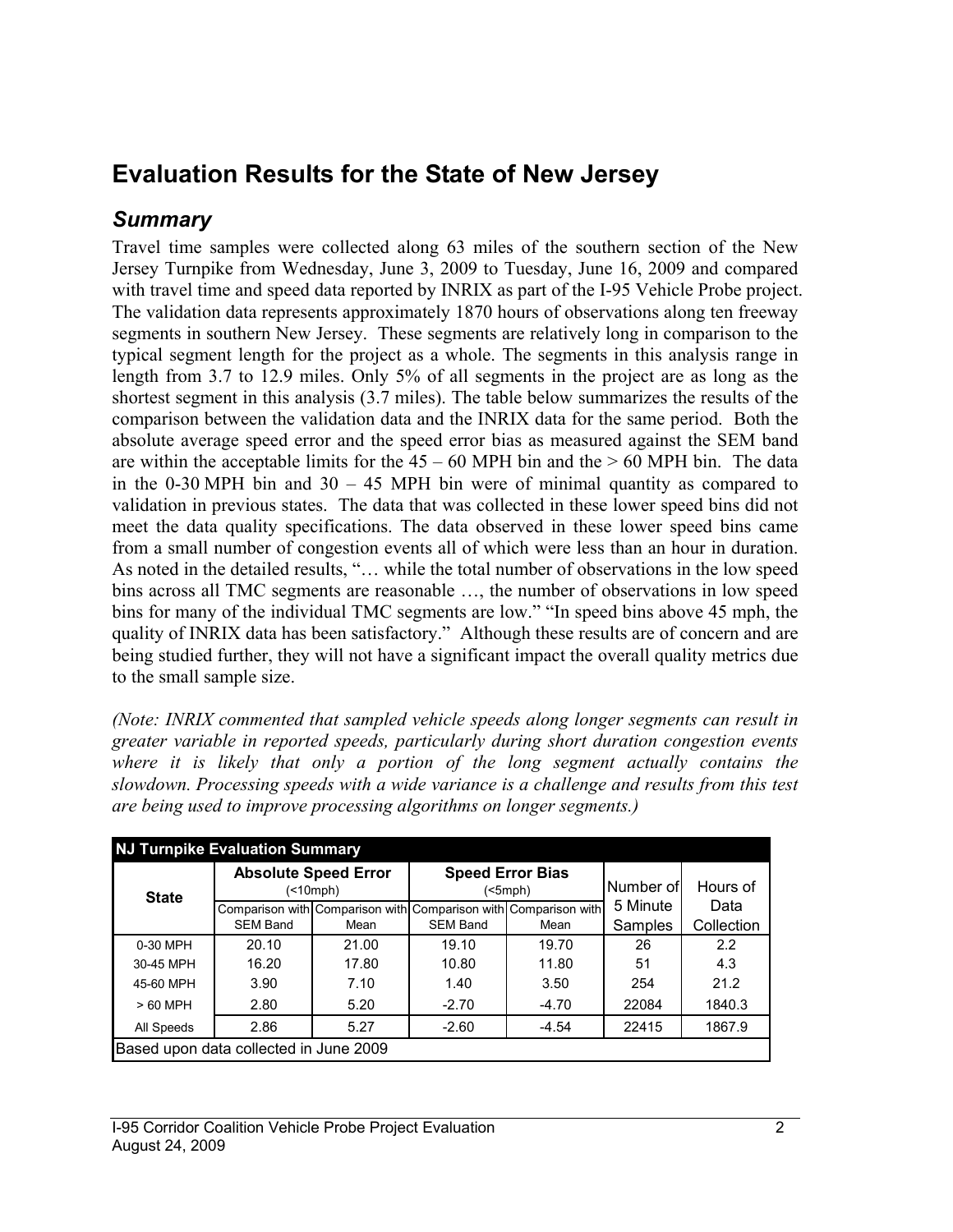#### *Data Collection*

Bluetooth sensor deployments along the New Jersey Turnpike started on Wednesday, June 3, 2009. The actual deployments in New Jersey were performed with the assistance of New Jersey Department of Transportation (NJDOT) personnel. Sensors remained in the same position until they were retrieved two weeks later on Tuesday, June 16, 2009. This round of data collection in New Jersey was designed to cover segments of the highways along which both recurrent and non-recurrent congestions could be expected during both peak and off-peak periods.

Figure 1 presents snapshots of the roadway segments over which Bluetooth sensors were deployed in New Jersey.

Table 1 presents a list of specific TMC segments that were selected as the validation sample in New Jersey. In total, results of validation on ten freeway TMC segments are reported in this document. These segments cover a total length of about 63 miles. The coordinates of the locations at which the Bluetooth sensors were deployed throughout the state of New Jersey are reported in Table 2 that also presents the distances that have been used in the estimation of Bluetooth speeds based on travel times.

### *Analysis of Results*

Table 3 summarizes the data quality measures obtained as a result of comparison between Bluetooth and all reported INRIX speeds. In less than 45 mph speed bins, INRIX data does not meet the data quality measures set forth in the contract when errors are measured as a distance from the 1.96 times the standard error band. It should be noted that while the total number of observations in the low speed bins across all TMC segments are reasonable, as Table 5 indicates, the number of observations in low speed bins for many of the individual TMC segments are low. In speed bins above 45 mph, the quality of INRIX data has been satisfactory.

Table 4 shows the percentage of the time intervals that fall within 5 mph of the SEM band and the mean for each speed bin for all TMC segments in New Jersey. Tables 5 and 6 present detailed data for individual TMC segments in New Jersey in similar format as Tables 3 and 4 respectively. Note that for some TMC segments in some speed bins the comparison results may not be reliable due to small number of observations.

Figures 2 and 3 show the overall speed error bias for different speed bins, and the average absolute speed errors for all segments in New Jersey, respectively. These figures correspond to Table 3.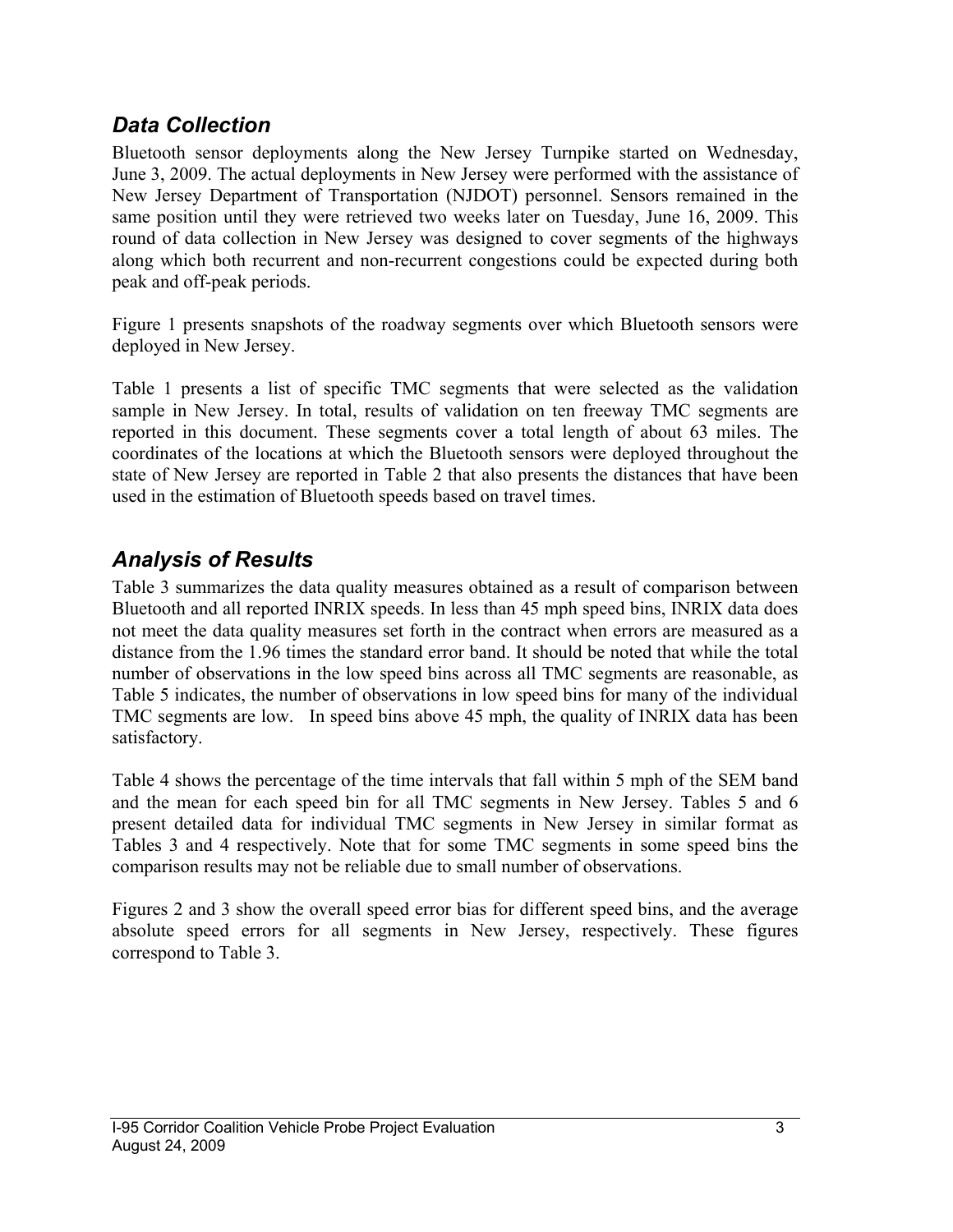

**Figure 1 TMC segments selected for validation in New Jersey**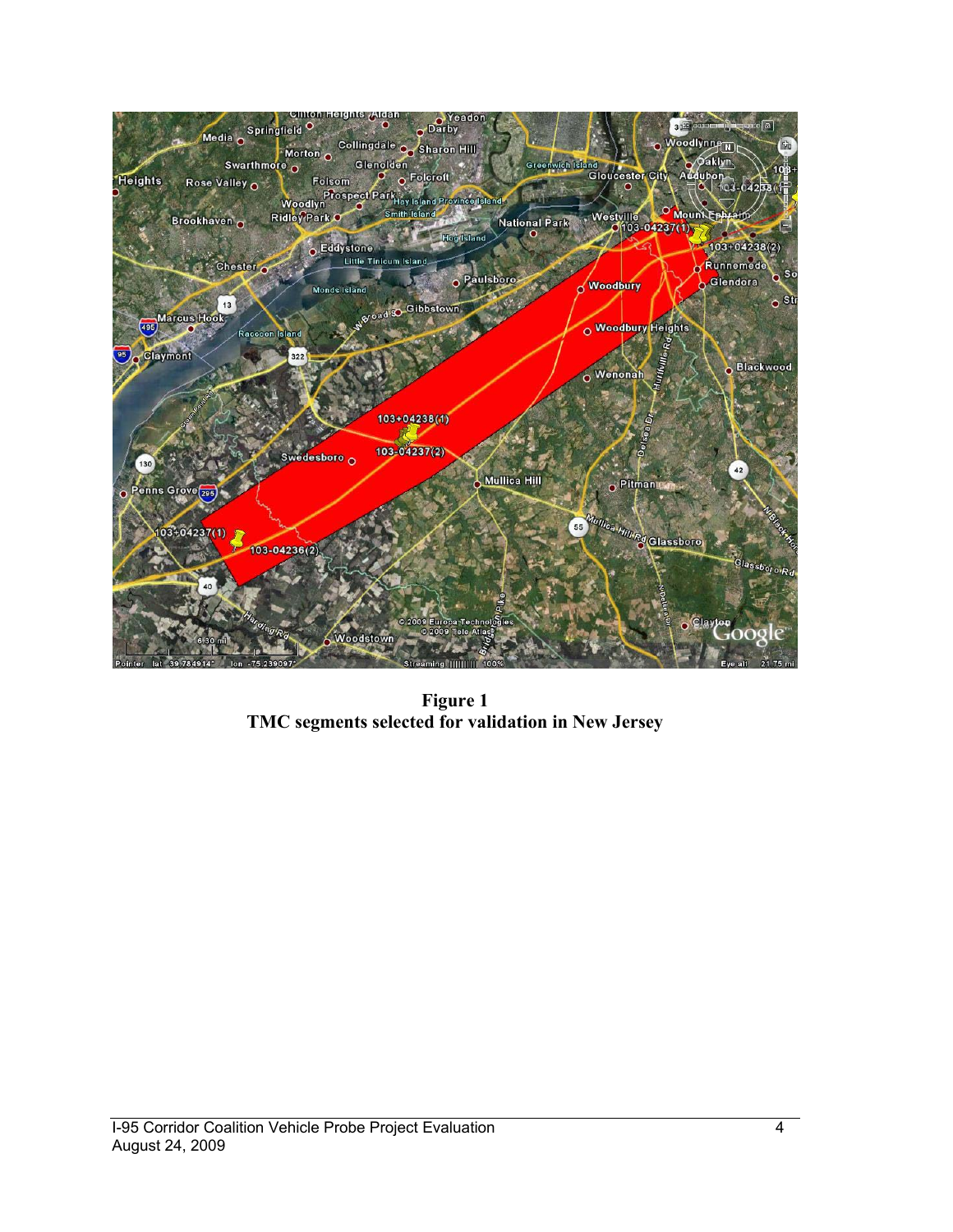

**Figure 1 (Cont'd) TMC segments selected for validation in New Jersey**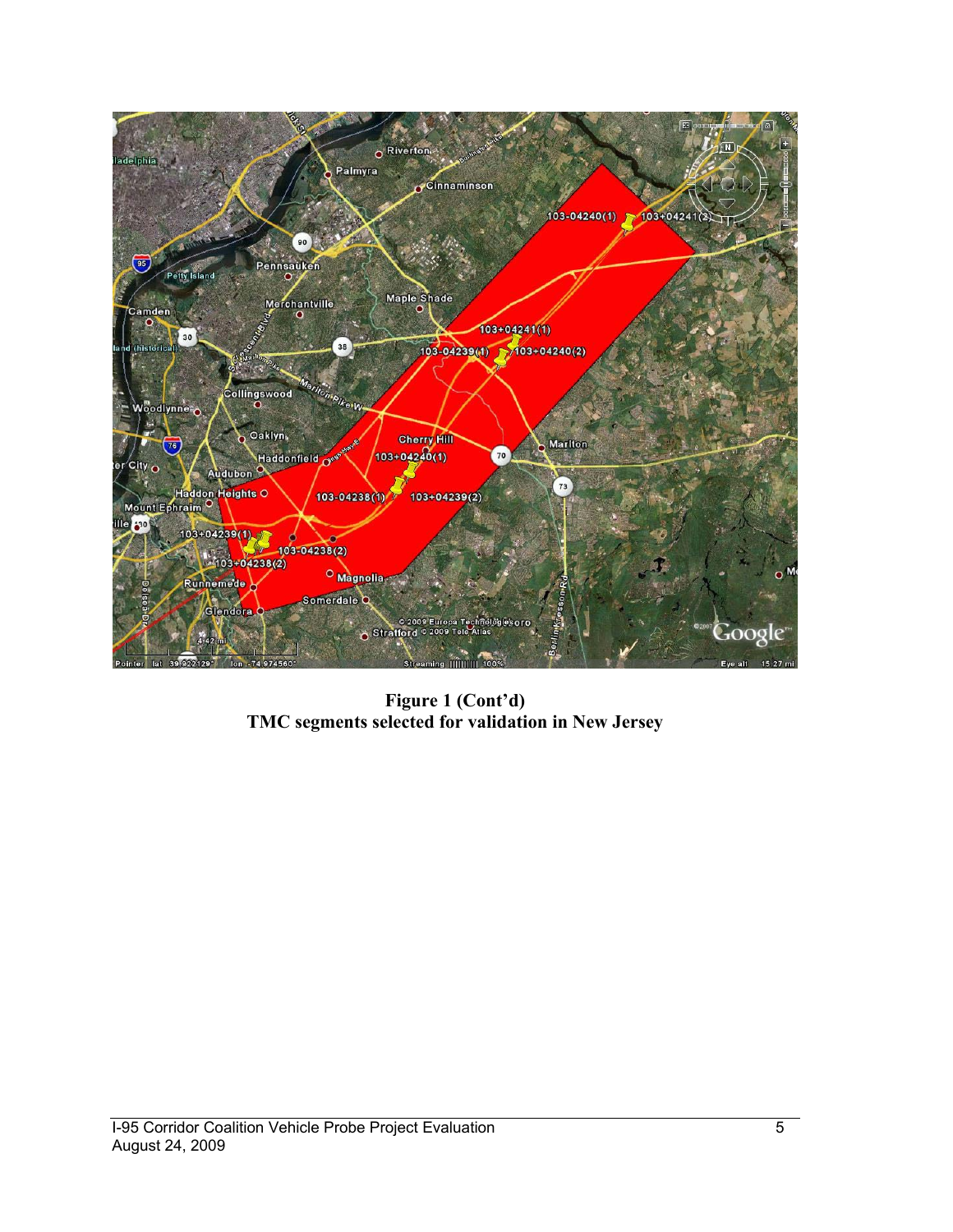| Table 1                                                                     |
|-----------------------------------------------------------------------------|
| <b>Traffic Message Channel segments picked for validation in New Jersey</b> |

|              |             |                |                                  |                                     |                   |                   | <b>LENGTH</b> |
|--------------|-------------|----------------|----------------------------------|-------------------------------------|-------------------|-------------------|---------------|
| <b>TYPE</b>  | TMC         | <b>HIGHWAY</b> | <b>STARTING AT</b>               | <b>ENDING AT</b>                    | <b>COUNTY</b>     | <b>DIRECTION</b>  | (mile)        |
| Freeway      | $103+04237$ | NJ Turnpike    | <b>JOHN FENWICK SERVICE AREA</b> | <b>US 322/EXIT 2</b>                | <b>GLOUCESTER</b> | <b>NORTHBOUND</b> | 7.2           |
| Freeway      | $103+04238$ | NJ Turnpike    | <b>US 322/EXIT 2</b>             | <b>HWY 168/EXIT 3</b>               | <b>CAMDEN</b>     | <b>NORTHBOUND</b> | 12.7          |
| Freeway      | $103+04239$ | NJ Turnpike    | <b>HWY 168/EXIT 3</b>            | WALT WHITMAN SERVICE<br><b>AREA</b> | <b>CAMDEN</b>     | <b>NORTHBOUND</b> | 3.8           |
| Freeway      | $103+04240$ | NJ Turnpike    | WALT WHITMAN SERVICE AREA        | HWY 73/EXIT 4                       | <b>BURLINGTON</b> | <b>NORTHBOUND</b> | 3.7           |
| Freeway      | $103+04241$ | NJ Turnpike    | HWY 73/EXIT 4                    | <b>HARTFORD RD</b>                  | <b>BURLINGTON</b> | <b>NORTHBOUND</b> | 4.2           |
| Freeway      | 103-04236   | NJ Turnpike    | <b>US 322/EXIT 2</b>             | <b>JOHN FENWICK SERVICE AREA</b>    | <b>SALEM</b>      | <b>SOUTHBOUND</b> | 7.1           |
| Freeway      | 103-04237   | NJ Turnpike    | <b>HWY 168/EXIT 3</b>            | <b>US 322/EXIT 2</b>                | <b>GLOUCESTER</b> | <b>SOUTHBOUND</b> | 12.8          |
| Freeway      | 103-04238   | NJ Turnpike    | WALT WHITMAN SERVICE AREA        | <b>HWY 168/EXIT 3</b>               | <b>CAMDEN</b>     | <b>SOUTHBOUND</b> | 3.8           |
| Freeway      | 103-04239   | NJ Turnpike    | HWY 73/EXIT 4                    | WALT WHITMAN SERVICE<br>AREA        | <b>CAMDEN</b>     | <b>SOUTHBOUND</b> | 3.7           |
| Freeway      | 103-04240   | NJ Turnpike    | <b>HARTFORD RD</b>               | HWY 73/EXIT 4                       | <b>BURLINGTON</b> | <b>SOUTHBOUND</b> | 4.3           |
| <b>TOTAL</b> |             |                |                                  |                                     |                   |                   | 63.3          |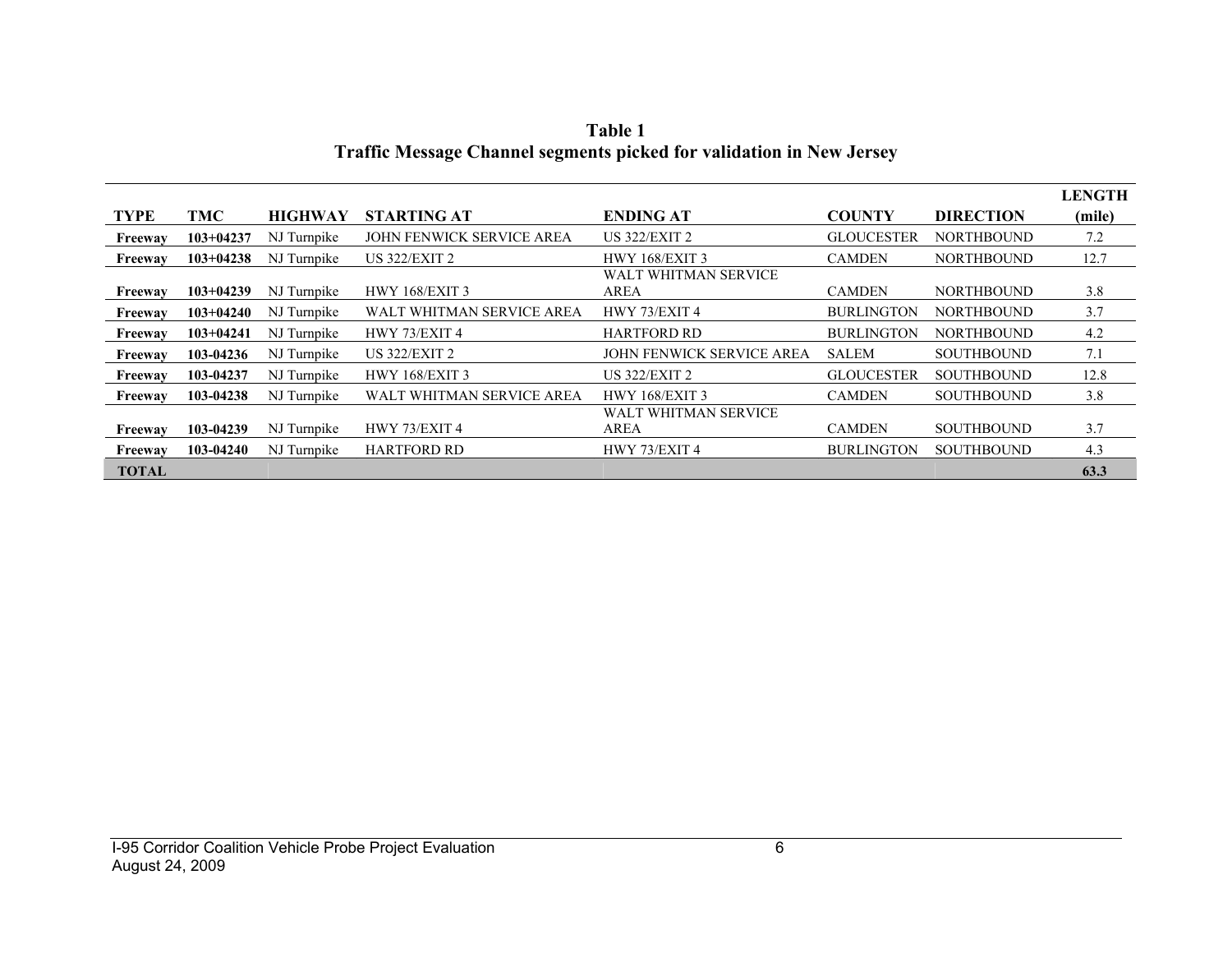**Table 2 TMC segment lengths and distances between sensor deployment locations in the state of New Jersey** 

| <b>SEGMENT</b> |             |          | <b>STANDARD TMC</b> |          |              |        |          | <b>SENSOR DEPLOYMENT</b> |          |              |        |                                 |
|----------------|-------------|----------|---------------------|----------|--------------|--------|----------|--------------------------|----------|--------------|--------|---------------------------------|
| <b>TYPE</b>    | <b>TMC</b>  |          | Endpoint (1)        |          | Endpoint (2) | Length |          | Endpoint (1)             |          | Endpoint (2) | Length | <b>SEGMENT</b><br><b>LENGTH</b> |
|                |             | Lat      | Long                | Lat      | Long         | (mile) | Lat      | Long                     | Lat      | Long         | (mile) | $(\%)$                          |
| Freeway        | $103+04237$ | 39.69923 | $-75.39213$         | 39.75333 | $-75.27677$  | 7.23   | 39.69826 | $-75.39136$              | 39.75300 | $-75.27700$  | 7.20   | $-0.4%$                         |
| Freeway        | $103+04238$ | 39.75594 | $-75.27181$         | 39.85939 | $-75.07627$  | 12.71  | 39.75586 | $-75.27220$              | 39.85936 | -75.07594    | 12.75  | $0.4\%$                         |
| Freeway        | $103+04239$ | 39.86139 | $-75.06985$         | 39.88163 | $-75.00501$  | 3.80   | 39.86063 | $-75.07051$              | 39.88235 | $-75.00428$  | 3.92   | $3.0\%$                         |
| Freeway        | $103+04240$ | 39.88765 | -74.99867           | 39.92941 | -74.95466    | 3.71   | 39.88899 | $-74.99764$              | 39.92996 | -74.95489    | 3.63   | $-2.3\%$                        |
| Freeway        | $103+04241$ | 39.93494 | $-74.94824$         | 39.97944 | $-74.89317$  | 4.24   | 39.93489 | $-74.94823$              | 39.97914 | -74.89328    | 4.22   | $-0.4\%$                        |
| Freeway        | 103-04236   | 39.75215 | -75.27929           | 39.69891 | $-75.39282$  | 7.11   | 39.75188 | $-75.27958$              | 39.69806 | -75.39222    | 7.09   | $-0.3\%$                        |
| Freeway        | 103-04237   | 39.86067 | $-75.07216$         | 39.75486 | $-75.27385$  | 12.80  | 39.85973 | $-75.07519$              | 39.75521 | $-75.27386$  | 12.90  | $0.8\%$                         |
| Freeway        | 103-04238   | 39.88160 | $-75.00510$         | 39.86161 | $-75.06915$  | 3.76   | 39.88226 | $-75.00478$              | 39.86101 | $-75.06834$  | 3.77   | $0.4\%$                         |
| Freeway        | 103-04239   | 39.92932 | -74.95475           | 39.88761 | -74.99871    | 3.71   | 39.92931 | -74.95592                | 39.88944 | -74.99767    | 3.53   | $-4.7\%$                        |
| Freeway        | 103-04240   | 39.97956 | -74.89299           | 39.93489 | $-74.94830$  | 4.26   | 39.97977 | $-74.89314$              | 39.93446 | $-74.94906$  | 4.31   | 1.3%                            |
| <b>TOTAL</b>   |             |          |                     |          |              | 63.32  |          |                          |          |              | 63.32  |                                 |

**]**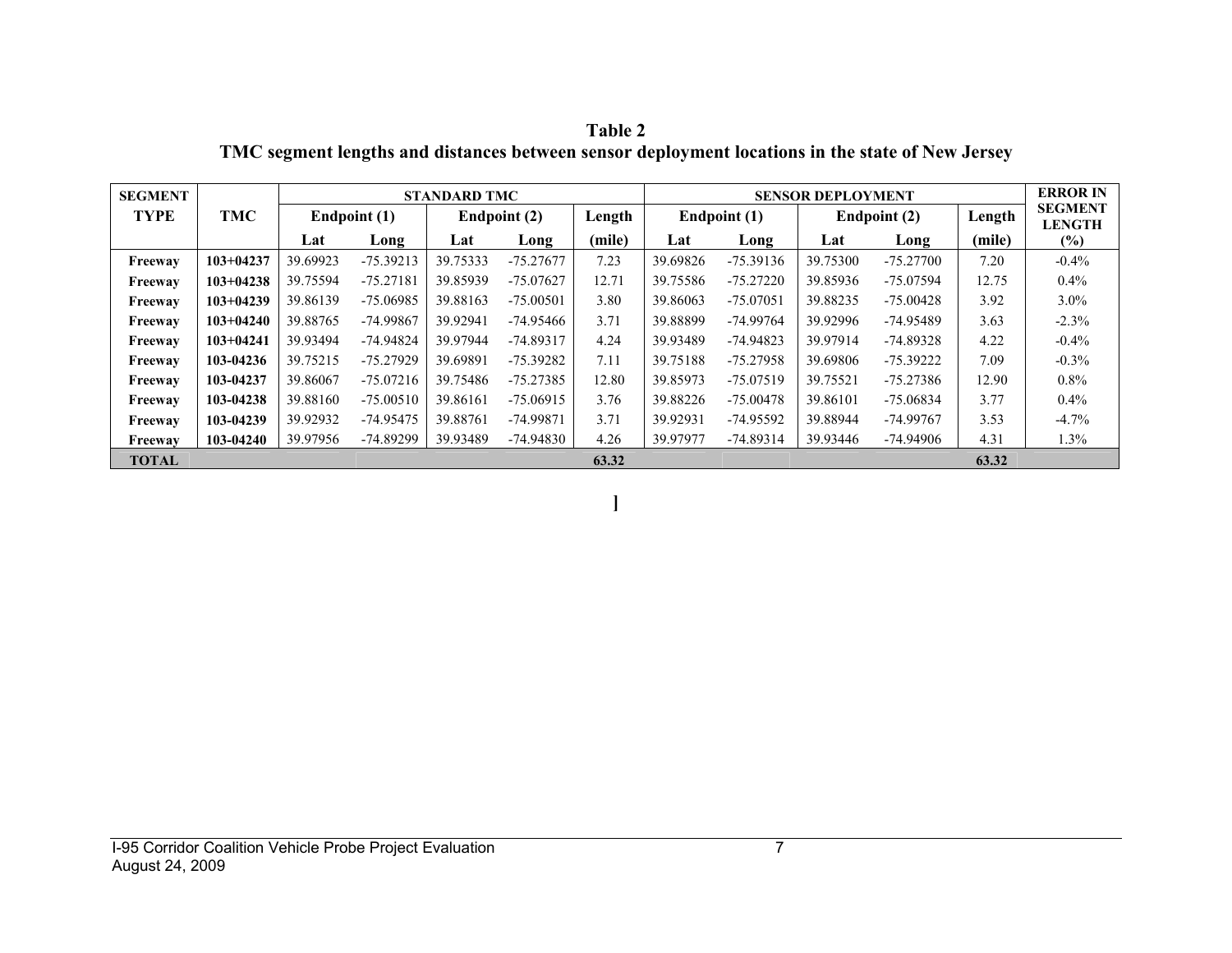#### **Table 3 Data quality measures for freeway segments greater than one mile in New Jersey**

|                            | <b>Data Quality Measures for</b>                                                            |              |                                      |                                                     |                |  |
|----------------------------|---------------------------------------------------------------------------------------------|--------------|--------------------------------------|-----------------------------------------------------|----------------|--|
|                            |                                                                                             | 1.96 SE Band | Mean                                 |                                                     |                |  |
| <b>SPEED</b><br><b>BIN</b> | Average<br><b>Absolute</b><br><b>Speed</b><br><b>Speed</b><br>Error<br><b>Bias</b><br>Error |              | <b>Speed</b><br>Error<br><b>Bias</b> | Average<br><b>Absolute</b><br><b>Speed</b><br>Error | No. of<br>Obs. |  |
| $0 - 30$                   | 19.1                                                                                        | 20.1         | 19.7                                 | 21.0                                                | 26             |  |
| $30 - 45$                  | 10.8                                                                                        | 16.2         | 11.8                                 | 17.8                                                | 51             |  |
| 45-60                      | 1.4                                                                                         | 3.9          | 3.5                                  | 7.1                                                 | 254            |  |
| 60+                        | $-2.7$                                                                                      | 2.8          | $-4.7$                               | 5.2                                                 | 22084          |  |

#### **Table 4**

**Percent observations meeting data quality criteria for freeway segments greater than one mile in New Jersey** 

|                            |                                                                                                        | 1.96 SE Band | Mean                               |                                              |                |  |
|----------------------------|--------------------------------------------------------------------------------------------------------|--------------|------------------------------------|----------------------------------------------|----------------|--|
| <b>SPEED</b><br><b>BIN</b> | Percentage<br>falling<br>Percentage<br>within 5<br>falling<br>inside the<br>mph of the<br>band<br>band |              | Percentage<br>equal to the<br>mean | Percentage<br>within 5<br>mph of the<br>mean | No. of<br>Obs. |  |
| $0 - 30$                   | 0%                                                                                                     | 19%          | 0%                                 | 12%                                          | 26             |  |
| $30 - 45$                  | 10%                                                                                                    | 20%          | 0%                                 | 18%                                          | 51             |  |
| 45-60                      | 33%                                                                                                    | 72%          | 0%                                 | 41%                                          | 254            |  |
| $60+$                      | 31%                                                                                                    | 78%          | 0%                                 | 53%                                          | 22084          |  |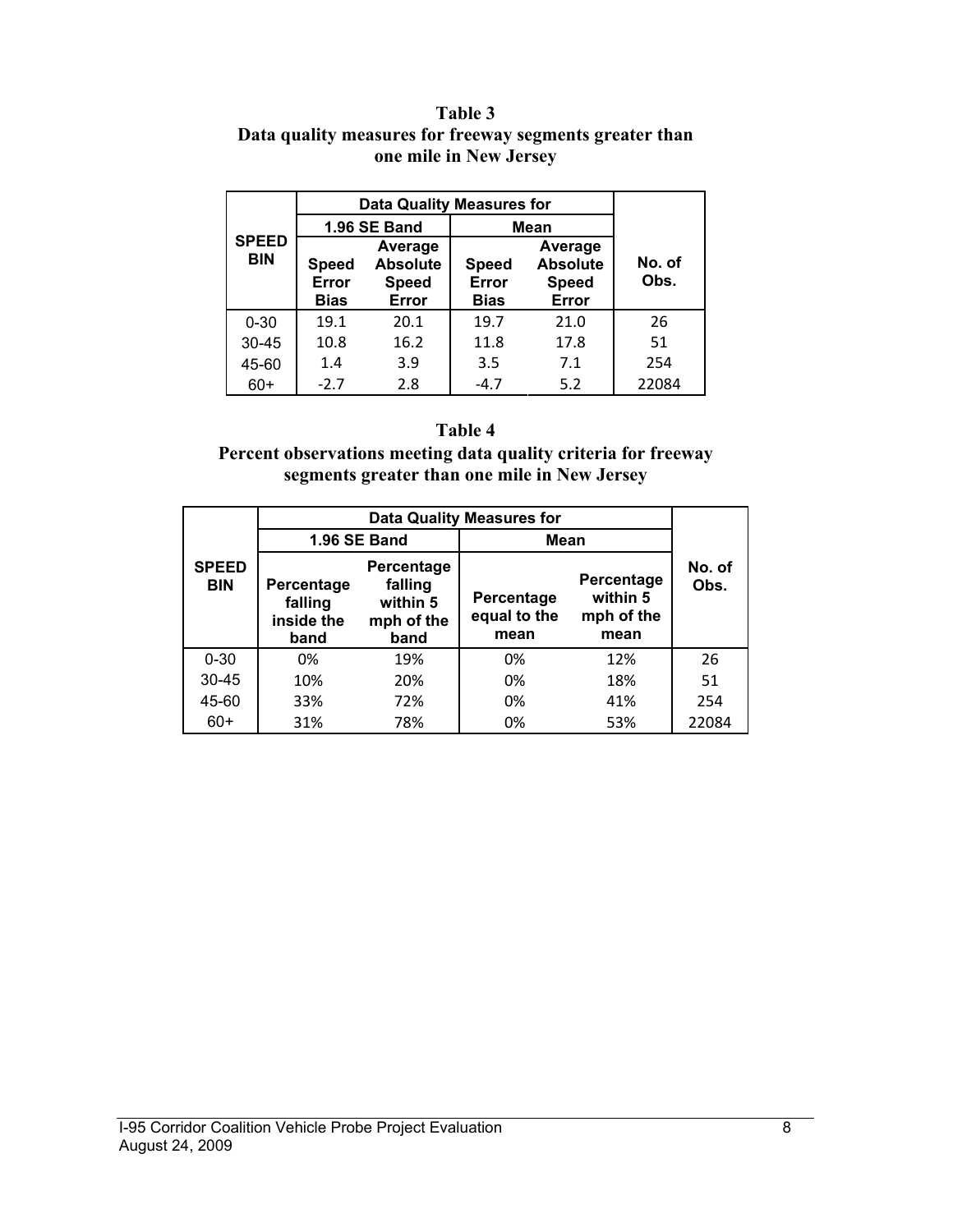#### **Table 5**

| Data quality measures for individual freeway segments greater than one mile in the |  |
|------------------------------------------------------------------------------------|--|
| state of New Jersey                                                                |  |

|               |                      |                  |                   | <b>Data Quality Measures for</b>     | No. of<br>Obs.                               |                                      |                                                     |      |
|---------------|----------------------|------------------|-------------------|--------------------------------------|----------------------------------------------|--------------------------------------|-----------------------------------------------------|------|
|               | <b>Standard</b>      | <b>Bluetooth</b> | <b>SPEED</b>      |                                      | 1.96 SE Band                                 |                                      | Mean                                                |      |
| <b>TMC</b>    | <b>TMC</b><br>length | distance         | <b>BIN</b>        | <b>Speed</b><br>Error<br><b>Bias</b> | Average<br>Absolute<br><b>Speed</b><br>Error | <b>Speed</b><br>Error<br><b>Bias</b> | Average<br>Absolute<br><b>Speed</b><br><b>Error</b> |      |
|               |                      |                  | $0 - 30$          |                                      |                                              |                                      |                                                     |      |
|               | 7.23                 | 7.20             | 30-45             | 10.7                                 | 10.7                                         | 12.0                                 | 12.0                                                | $1*$ |
| 103+04237     |                      |                  | $45 - 60$         | 1.8                                  | 3.1                                          | 3.6                                  | 6.3                                                 | 13   |
|               |                      |                  | $60+$             | $-2.4$                               | 2.5                                          | $-4.5$                               | 5.0                                                 | 1696 |
|               |                      |                  | $0 - 30$          |                                      |                                              |                                      |                                                     |      |
| $103 + 04238$ | 12.71                | 12.75            | 30-45             | 7.7                                  | 7.7                                          | 11.2                                 | 11.2                                                | $4*$ |
|               |                      |                  | $45 - 60$         | 3.8                                  | 5.7                                          | 5.8                                  | 8.2                                                 | 41   |
|               |                      |                  | $60+$             | $-2.6$                               | 2.7                                          | $-4.5$                               | 4.8                                                 | 2421 |
|               |                      |                  | $0 - 30$          |                                      |                                              |                                      |                                                     |      |
| 103+04239     | 3.80                 | 3.92             | 30-45             | 6.5                                  | 11.8                                         | 7.6                                  | 13.4                                                | $4*$ |
|               |                      |                  | 45-60             | 0.6                                  | 2.3                                          | 3.0                                  | 6.2                                                 | 21   |
|               |                      |                  | $60+$             | $-2.3$                               | 2.5                                          | $-4.1$                               | 4.8                                                 | 1483 |
|               |                      |                  | $0 - 30$          | 17.4                                 | 19.1                                         | 17.7                                 | 20.0                                                | 13   |
| $103 + 04240$ | 3.71                 | 3.63             | 30-45             | 12.9                                 | 13.4                                         | 13.5                                 | 14.9                                                | 11   |
|               |                      |                  | $45 - 60$         | 0.4                                  | 2.8                                          | 3.1                                  | 6.9                                                 | 29   |
|               |                      |                  | $60+$             | $-3.6$                               | 3.6                                          | $-6.2$                               | 6.6                                                 | 2276 |
|               |                      |                  | $0 - 30$          |                                      |                                              |                                      |                                                     |      |
| $103 + 04241$ | 4.24                 | 4.22             | 30-45             | 1.7                                  | 3.5                                          | 2.0                                  | 4.1                                                 | $4*$ |
|               |                      |                  | 45-60             | 1.3                                  | 2.3                                          | 4.5                                  | 5.9                                                 | 24   |
|               |                      |                  | $60+$             | $-2.5$                               | 2.7                                          | $-4.4$                               | 5.0                                                 | 2469 |
|               |                      |                  | $0 - 30$          | 38.5                                 | 38.5                                         | 40.4                                 | 40.4                                                | $1*$ |
| 103-04236     | 7.11                 | 7.09             | 30-45             | 27.0                                 | 27.0                                         | 28.5                                 | 28.5                                                | $4*$ |
|               |                      |                  | $45 - 60$         | $-0.1$                               | 3.9                                          | 3.6                                  | 8.3                                                 | 12   |
|               |                      |                  | $60+$             | $-2.9$                               | 3.0                                          | $-5.2$                               | 5.6                                                 | 2518 |
|               |                      |                  | $0 - 30$          | 23.1                                 | 23.1                                         | 23.5                                 | 23.5                                                | 9    |
| 103-04237     | 13.07                | 12.90            | 30-45             | 23.7                                 | 23.7                                         | 24.5                                 | 24.5                                                | 8    |
|               |                      |                  | 45-60             | 2.6                                  | 2.8                                          | 5.7                                  | 6.1                                                 | 21   |
|               |                      |                  | $60+$             | $-2.3$                               | 2.4                                          | $-3.9$                               | 4.5                                                 | 2311 |
|               |                      |                  | $0 - 30$<br>30-45 | 13.7                                 | 15.7                                         | 15.3                                 | 17.8                                                | 7    |
| 103-04238     | 3.76                 | 3.77             | $45 - 60$         | $-0.4$                               | 5.0                                          | 0.6                                  | 7.4                                                 | 31   |
|               |                      |                  | $60+$             | $-2.7$                               | 2.8                                          | $-4.7$                               | 5.2                                                 | 2333 |
|               |                      |                  | $0 - 30$          |                                      |                                              |                                      |                                                     |      |
| 103-04239     | 3.71                 | 3.53             | 30-45             | $-12.7$                              | 26.5                                         | $-13.4$                              | 27.7                                                | 5    |
|               |                      |                  | $45 - 60$         | $0.6\,$                              | 5.4                                          | 1.8                                  | 8.0                                                 | 38   |
|               |                      |                  | $60+$             | $-2.6$                               | 2.8                                          | $-4.5$                               | 5.1                                                 | 2332 |
|               |                      |                  | $0 - 30$          | 8.5                                  | 9.2                                          | 10.1                                 | 11.4                                                | $3*$ |
| 103-04240     | 4.26                 | 4.31             | 30-45             | 1.2                                  | 12.2                                         | 2.6                                  | 14.9                                                | $3*$ |
|               |                      |                  | 45-60             | 1.8                                  | 2.3                                          | 3.8                                  | 5.8                                                 | 24   |
|               |                      |                  | $60+$             | $-2.5$                               | 2.6                                          | $-4.5$                               | 5.0                                                 | 2245 |

\*Results in the specified row may not be reliable due to small number of observations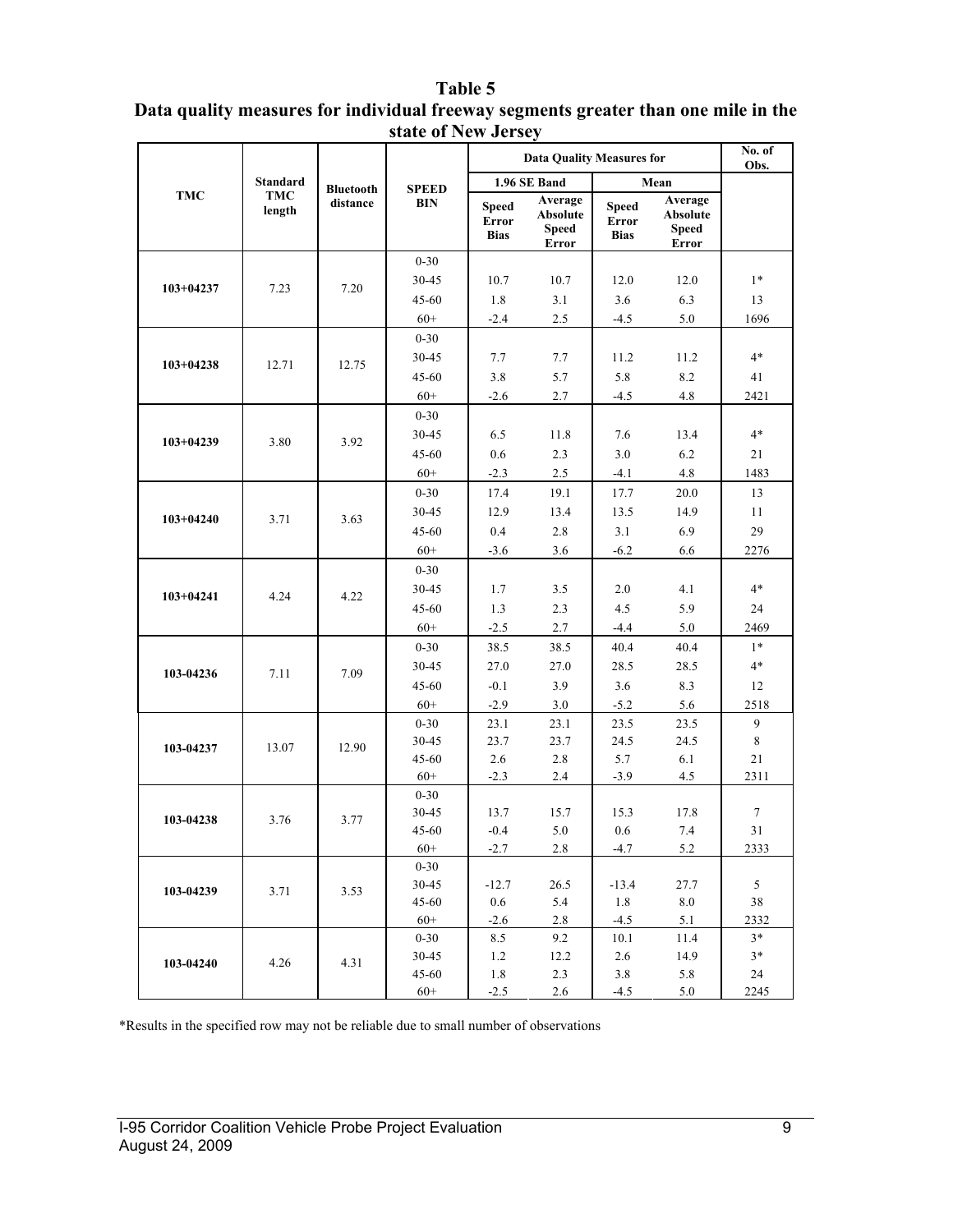|               |                   |                                         | <b>Data Quality Measures for</b>                  |                                                     |                                                               |                                |                                          |                                          |                                                    |                |
|---------------|-------------------|-----------------------------------------|---------------------------------------------------|-----------------------------------------------------|---------------------------------------------------------------|--------------------------------|------------------------------------------|------------------------------------------|----------------------------------------------------|----------------|
|               |                   |                                         |                                                   | 1.96 SE Band                                        |                                                               |                                |                                          |                                          |                                                    |                |
|               |                   |                                         | <b>Speed Error Bias</b>                           |                                                     | <b>Average Absolute</b><br><b>Speed Error</b>                 |                                | <b>Speed Error Bias</b>                  | Mean                                     | <b>Average Absolute</b><br><b>Speed Error</b>      |                |
| TMC           | <b>SPEED BIN</b>  | No.<br>falling<br>inside<br>the<br>band | $\frac{0}{0}$<br>falling<br>inside<br>the<br>band | No.<br>falling<br>within<br>5 mph<br>of the<br>band | $\frac{0}{0}$<br>falling<br>within<br>5 mph<br>of the<br>band | No.<br>equal<br>to the<br>mean | $\frac{0}{0}$<br>equal<br>to the<br>mean | No.<br>within<br>5 mph<br>of the<br>mean | $\frac{0}{0}$<br>within<br>5 mph<br>of the<br>mean | No. of<br>Obs. |
|               | $0 - 30$          |                                         |                                                   |                                                     |                                                               |                                |                                          |                                          |                                                    |                |
| $103+04237$   | 30-45             | $\boldsymbol{0}$                        | 0%                                                | $\overline{0}$                                      | $0\%$                                                         | $\mathbf{0}$                   | $0\%$                                    | $\boldsymbol{0}$                         | $0\%$                                              | $1*$           |
|               | $45 - 60$         | $\overline{c}$                          | 15%                                               | 12                                                  | 92%                                                           | $\boldsymbol{0}$               | $0\%$                                    | 5                                        | 38%                                                | 13             |
|               | $60+$             | 566                                     | 33%                                               | 1378                                                | 81%                                                           | $\mathbf{0}$                   | $0\%$                                    | 902                                      | 53%                                                | 1696           |
|               | $0 - 30$          |                                         |                                                   |                                                     |                                                               |                                |                                          |                                          |                                                    |                |
| $103 + 04238$ | 30-45             | $\boldsymbol{0}$                        | 0%                                                | $\mathbf{1}$                                        | 25%                                                           | $\mathbf{0}$                   | $0\%$                                    | $\mathbf{0}$                             | $0\%$                                              | $4*$           |
|               | 45-60             | 9                                       | 22%                                               | 20                                                  | 49%                                                           | $\boldsymbol{0}$               | $0\%$                                    | 14                                       | 34%                                                | 41             |
|               | $60+$             | 733                                     | 30%                                               | 1911                                                | 79%                                                           | $\theta$                       | $0\%$                                    | 1343                                     | 55%                                                | 2421           |
|               | $0 - 30$          |                                         |                                                   |                                                     |                                                               |                                |                                          |                                          |                                                    | $4*$           |
| $103 + 04239$ | 30-45             | $\mathbf{0}$                            | 0%                                                | $\mathbf{1}$                                        | 25%                                                           | $\mathbf{0}$                   | 0%                                       | $\mathbf{1}$<br>$\mathbf{Q}$             | 25%                                                |                |
|               | 45-60             | 9                                       | 43%                                               | 19                                                  | $90\%$                                                        | $\boldsymbol{0}$               | $0\%$                                    |                                          | 43%                                                | 21             |
|               | $60+$<br>$0 - 30$ | 540<br>$\theta$                         | 36%<br>0%                                         | 1197<br>$\overline{\mathbf{4}}$                     | 81%<br>31%                                                    | $\theta$<br>$\theta$           | 0%<br>$0\%$                              | 857<br>$\overline{2}$                    | 58%                                                | 1483<br>13     |
|               | 30-45             | $\mathbf{1}$                            | 9%                                                | 3                                                   | 27%                                                           | $\mathbf{0}$                   | 0%                                       | 3                                        | 15%                                                |                |
| $103 + 04240$ | $45 - 60$         | 12                                      | 41%                                               | 22                                                  |                                                               | $\mathbf{0}$                   | 0%                                       | 11                                       | 27%                                                | 11<br>29       |
|               | $60+$             | 631                                     | 28%                                               | 1519                                                | 76%<br>67%                                                    | $\theta$                       | 0%                                       | 872                                      | 38%<br>38%                                         | 2276           |
|               | $0 - 30$          |                                         |                                                   |                                                     |                                                               |                                |                                          |                                          |                                                    |                |
|               | 30-45             | $\overline{c}$                          | 50%                                               | 3                                                   | 75%                                                           | $\boldsymbol{0}$               | $0\%$                                    | 3                                        | 75%                                                | $4*$           |
| $103+04241$   | $45 - 60$         | 14                                      | 58%                                               | 19                                                  | 79%                                                           | $\mathbf{0}$                   | 0%                                       | 12                                       | 50%                                                | 24             |
|               | $60+$             | 802                                     | 32%                                               | 1963                                                | 80%                                                           | $\mathbf{0}$                   | 0%                                       | 1359                                     | 55%                                                | 2469           |
|               | $0 - 30$          | $\boldsymbol{0}$                        | $0\%$                                             | $\boldsymbol{0}$                                    | $0\%$                                                         | $\mathbf{0}$                   | $0\%$                                    | $\mathbf{0}$                             | $0\%$                                              | $1*$           |
|               | 30-45             | $\boldsymbol{0}$                        | 0%                                                | $\boldsymbol{0}$                                    | $0\%$                                                         | $\mathbf{0}$                   | 0%                                       | $\mathbf{0}$                             | $0\%$                                              | $4*$           |
| 103-04236     | $45 - 60$         | 5                                       | 42%                                               | 9                                                   | 75%                                                           | $\boldsymbol{0}$               | $0\%$                                    | $\overline{4}$                           | 33%                                                | 12             |
|               | $60+$             | 697                                     | 28%                                               | 1886                                                | 75%                                                           | $\mathbf{0}$                   | 0%                                       | 1176                                     | 47%                                                | 2518           |
|               | $0 - 30$          | $\mathbf{0}$                            | 0%                                                | $\overline{0}$                                      | $0\%$                                                         | $\mathbf{0}$                   | 0%                                       | $\mathbf{0}$                             | $0\%$                                              | 9              |
|               | 30-45             | $\boldsymbol{0}$                        | $0\%$                                             | $\boldsymbol{0}$                                    | $0\%$                                                         | $\boldsymbol{0}$               | 0%                                       | $\boldsymbol{0}$                         | $0\%$                                              | 8              |
| 103-04237     | $45 - 60$         | 10                                      | 48%                                               | 15                                                  | 71%                                                           | $\boldsymbol{0}$               | $0\%$                                    | 9                                        | 43%                                                | 21             |
|               | $60+$             | 762                                     | 33%                                               | 1927                                                | 83%                                                           | $\theta$                       | 0%                                       | 1425                                     | 62%                                                | 2311           |
|               | $0 - 30$          |                                         |                                                   |                                                     |                                                               |                                |                                          |                                          |                                                    |                |
|               | 30-45             | $\mathbf{1}$                            | 14%                                               | $\mathbf{1}$                                        | 14%                                                           | $\mathbf{0}$                   | 0%                                       | $\mathbf{1}$                             | 14%                                                | $\overline{7}$ |
| 103-04238     | $45 - 60$         | 9                                       | 29%                                               | 20                                                  | 65%                                                           | $\boldsymbol{0}$               | $0\%$                                    | 12                                       | 39%                                                | 31             |
|               | $60+$             | 724                                     | 31%                                               | 1805                                                | 77%                                                           | $\theta$                       | 0%                                       | 1234                                     | 53%                                                | 2333           |
|               | $0 - 30$          |                                         |                                                   |                                                     |                                                               |                                |                                          |                                          |                                                    |                |
| 103-04239     | 30-45             | $\mathbf{1}$                            | 20%                                               | $\mathbf{1}$                                        | 20%                                                           | $\mathbf{0}$                   | 0%                                       | $\mathbf{1}$                             | 20%                                                | 5              |
|               | $45 - 60$         | 6                                       | 16%                                               | 25                                                  | 66%                                                           | $\mathbf{0}$                   | 0%                                       | 17                                       | 45%                                                | 38             |
|               | $60+$             | 743                                     | 32%                                               | 1829                                                | 78%                                                           | $\overline{0}$                 | 0%                                       | 1265                                     | 54%                                                | 2332           |
|               | $0 - 30$          | $\mathbf{0}$                            | 0%                                                | 1                                                   | 33%                                                           | $\mathbf{0}$                   | 0%                                       | 1                                        | 33%                                                | $3*$           |
| 103-04240     | 30-45             | $\mathbf{0}$                            | 0%                                                | $\boldsymbol{0}$                                    | $0\%$                                                         | $\mathbf{0}$                   | 0%                                       | $\mathbf{0}$                             | 0%                                                 | $3*$           |
|               | 45-60             | 9                                       | 38%                                               | 22                                                  | 92%                                                           | $\mathbf{0}$                   | 0%                                       | 11                                       | 46%                                                | 24             |
|               | $60+$             | 693                                     | 31%                                               | 1810                                                | 81%                                                           | $\theta$                       | $0\%$                                    | 1211                                     | 54%                                                | 2245           |

**Table 6 Observations meeting data quality criteria for individual freeway segments greater than one mile in the state of New Jersey** 

\*Results in the specified row may not be reliable due to small number of observations